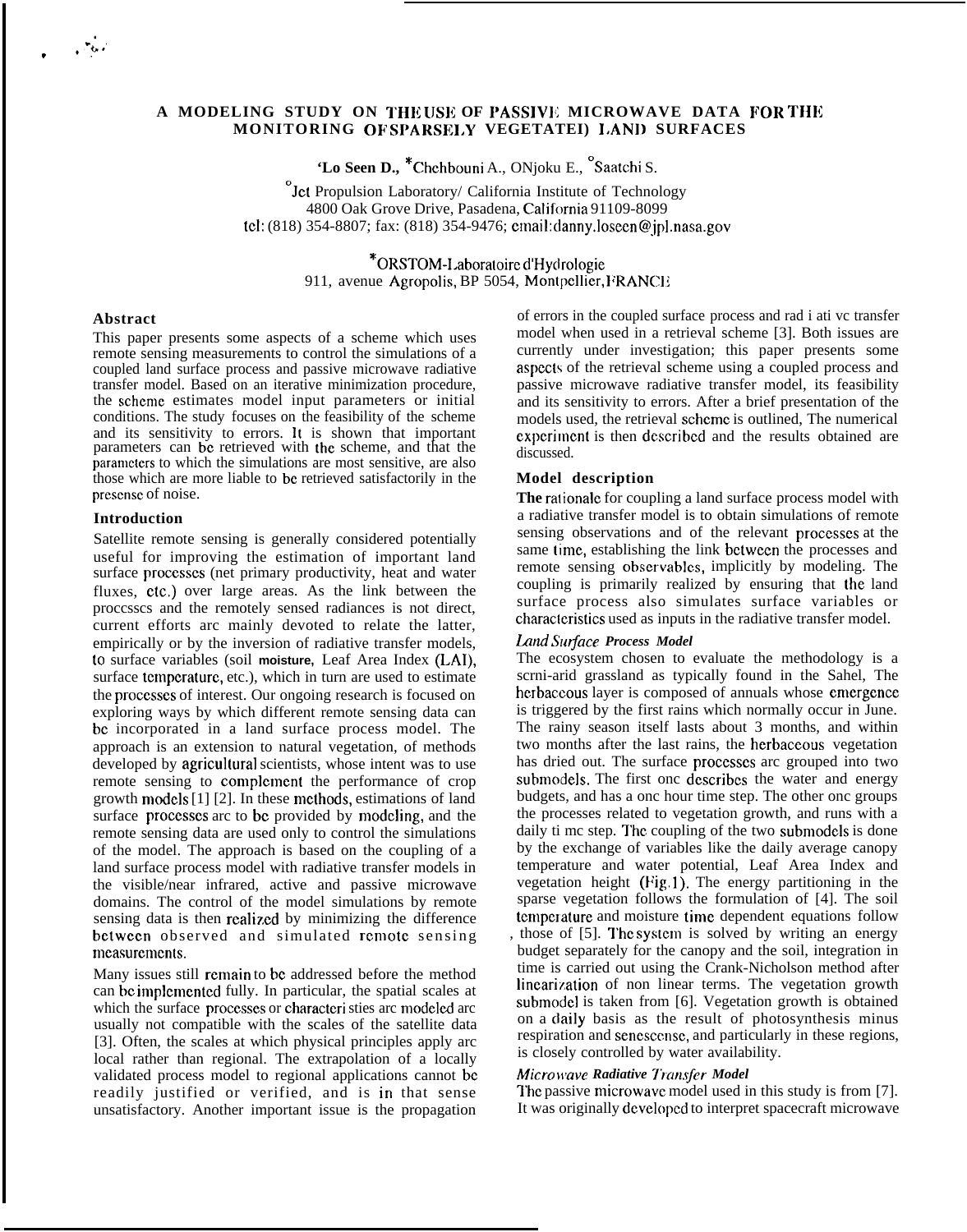data, and particularly to study the effects of surface temperature and atmospheric variability on the SMMR (Scanning Multichannel Microwave Radiometer) response to soil moisture and vegetation. The microwave brightness temperature measured by the radiometer is composed of (i) the upwelling atmospheric emission, (ii) the surface emission attenuated by the atmosphere, and (iii) the cosmic background emission and the downwelling atmospheric emission, reflected at the surface and attenuated by the atmosphere, The main surface or atmospheric variables which can significantly influence the brightness temperature arc : the surface reflectivity  $r_p$ , the single scattering albedo, (r), the opacity of the atmosphere  $\tau_a$ , the canopy opacity  $\tau_{cp}$ , the vegetation cover fraction C, the ground surface temperature Ts and the canopy temperature  $T_c$ . The subscript p stands for polarization H or V.



Figure 1: Diagram showing the two submodels which form the land surface processes model, their respective time steps, inputs, outputs and the variables through which they communicate.

## Description and testing of retrieval scheme

The retrieval scheme relies on the assumption that both the land surface process model and tbc radiative transfer model arc formally correct, and that only some parameters or initial values of state variables arc not known. The scheme uscs an iterative procedure to estimate these unknowns by minimizing the difference between observed and simulated remote sensing measurements. One way of verifying whether the assumption holds, is to run the model on a testsite where a significant amount of data are available to describe the site, where meteorological data necessary to run the process model have been acquired continuously, and where a maximum number of biophysical variables and processes have been followed and measured throughout a growing season. Then, if the radiative transfer model, using a description of the surface given by the process model, can correctly simulate the brightness temperatures actually observed, there is evidence that the retrieval scheme may be applicable to other less well-known sites to estimate similar processes. However, as stated earlier, scale issues render this verification difficult. Here, for the purpose of the study, synthetic data arc used instead of actual remote sensing measurements. The simulations of the process model carried out for the 1992 growing season in a grassland site inside the 1 'x 10 grid square of the Ilapcx-Sahel experiment  $[8]$ 

provide the microwave model with most of the inputs necessary to simulate temporal profiles of brightness temperatures. For example, soil moisture and temperature, vegetation cover fraction, and canopy temperature are directly simulated, whereas vegetation water content is estimated from the amount of green biomass. The synthetic data obtained correspond to an ideal case where the values of all the parameters used by the models to produce them arc regarded as the true values.

The scheme uses the Davidon-Fletcher-Powell minimization procedure as described in [9]. Starting from an initial guess of the parameters to be retrieved, the merit function  $\varepsilon^2$  is minimized, calculated here using microwave brightness temperatures:

$$
\varepsilon^2 = \sum_{i=1}^{n} (Tb_{obs} - Tb_{sim})^2
$$
 (1)

The procedure requires the evaluation of function derivatives and is normally more efficient in terms of the number of iterations needed, than other methods which do not use the gradient information, like the downhill Simplex or Powell [9]. Numerically, input parameters of both the radiative transfer model and the land surface process model can be retrieved at the same time, as shown in the following test. However, in a real application, once enough confidence is gained in the simulations of the radiative transfer model, it is preferable to apply the. scheme with process model parameters only, as the reliable simulations of the processes depend primarily on a correct estimation of these parameters. The first testing of the scheme is to verify whether certain model parameters arc retricvable. Two important parameters related to vegetation arc chosen: the percentage of C3 (and that of C4 by difference) vegetation present, a parameter of the vegetation growth submodel, and a coefficient A related to canopy structure, on which the canopy opacity used in the microwave mode] depends. In the table shown below, retrieved values arc compared to 'real' values when (1) %C3/C4 is retrieved alone, (2) A is retrieved alone and (3) the two parameters are retrieved together. Although the number of iterations increases significantly with the number of parameters retrieved, the accuracy of the retrieval is maintained.

|               | (1)    | (2)    | (3)    |        |
|---------------|--------|--------|--------|--------|
|               | %C3/C4 |        | %C3/C4 |        |
| initial guess | 50.00  | 0.1000 | 50.00  | 0.1000 |
| true value    | 35.00  | 0.4270 | 35.00  | 0.4270 |
| retrieved     | 35.01  | 0.4269 | 34.98  | 0.4271 |

Real observational data however, are acquired with an inevitable amount of noise, and it is important to assess how sensitive the retrieval is to the noise present. It would aiso be interesting to see how well a parameter is retrieved when the sensitivity of the simulations to that parameter is high or low. The second test is carried out with two parameters which arc used to calculate surface reflectivity for each frequency and polarization in the microwave model. The reflectivity is written as being linearly related to soil moisture, with parameter  $\alpha$  as the offset and c the slope for H polari ration, and parameters  $b$  and  $d$ , the offset and slope